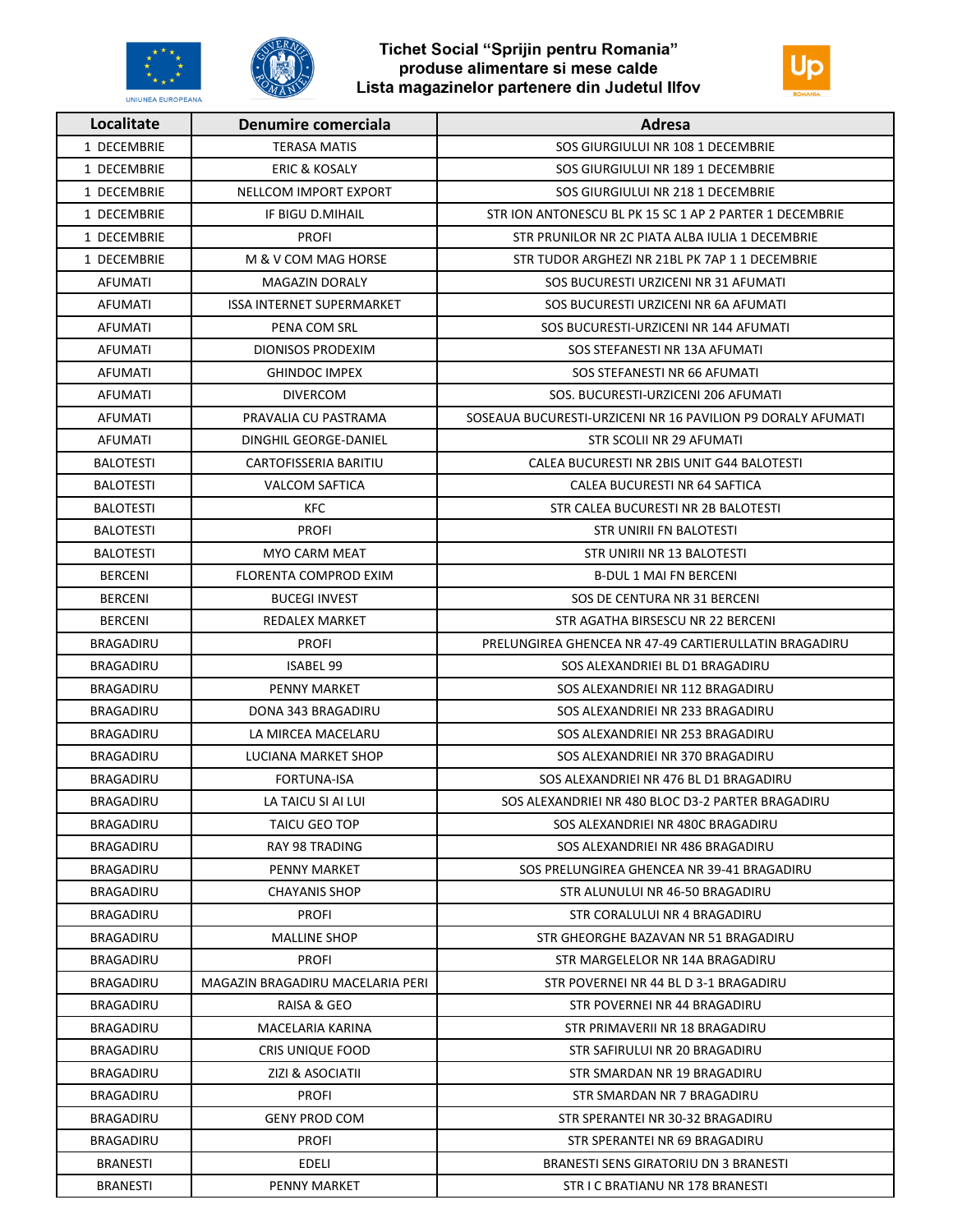

**UNIUNEA EUROPEANA** 



| Localitate      | Denumire comerciala             | Adresa                                        |
|-----------------|---------------------------------|-----------------------------------------------|
| <b>BRANESTI</b> | <b>MACELARIA SERGENTU'</b>      | STR I C BRATIANU NR 4 BRANESTI                |
| <b>BRANESTI</b> | LA DOI PASI                     | STR I.C. BRATIANU NR 17 BRANESTI              |
| <b>BRANESTI</b> | <b>BEKMAR MARKET</b>            | STR NICOLAE BALCESCU NR 61 A PASAREA          |
| <b>BRANESTI</b> | MACELARIA BONUM                 | STR SLT PETRE IONEL NR 189 BRANESTI           |
| BRANESTI        | RAMBRA INTERNATIONAL            | STR SOLDAT PETRE IONEL NR 152B BRANESTI       |
| <b>BUFTEA</b>   | LA MIRCEA MACELARU              | DN 7 BUCURESTI-PITESTI BUFTEA                 |
| <b>BUFTEA</b>   | MARISAN                         | SOS BUCURESTI TARGOVISTE NR 44 BL R7 P BUFTEA |
| <b>BUFTEA</b>   | LA CHARLIE'S MARKET             | SOS BUCURESTI-TARGOVISTE NR 13 BUFTEA         |
| <b>BUFTEA</b>   | PENNY MARKET                    | SOS BUCURESTI-TARGOVISTE NR 139 BUFTEA        |
| <b>BUFTEA</b>   | <b>CRISTIM</b>                  | STR 23 AUGUST NR 8 BUFTEA                     |
| <b>BUFTEA</b>   | <b>TRIDENT AAV</b>              | STR 23 AUGUST NR 8 BUFTEA                     |
| <b>BUFTEA</b>   | <b>CRISTIM</b>                  | STR 23 AUGUST NR 8 BUFTEA HALA BUFTEA         |
| <b>BUFTEA</b>   | <b>MACELARIE TRADITIONALA</b>   | STR 23 AUGUST NR 86 BUFTEA                    |
| <b>BUFTEA</b>   | <b>TRIDENT MIXT</b>             | STR 23 AUGUST NR 88 BUFTEA                    |
| <b>BUFTEA</b>   | <b>CRISTIM</b>                  | STR COLENTINA NR 100 BUFTEA                   |
| <b>BUFTEA</b>   | LA MIRCEA MACELARU              | STR FULGER NR 72 BUFTEA                       |
| <b>BUFTEA</b>   | MIHANEK 83                      | STR OLTULUI NR 5 BUFTEA                       |
| <b>BUFTEA</b>   | PENNY MARKET                    | STR PARC CENTRU NR 7 BUFTEA                   |
| <b>BUFTEA</b>   | <b>FILSAM</b>                   | STR PARC CENTRU NR 7 SP NR 4 BUFTEA           |
| <b>BUFTEA</b>   | MAGAZIN BUFTEA MACELARIA PERIS  | STR VLASIEI NR 6 BUFTEA                       |
| <b>CERNICA</b>  | MARISAN                         | B-DUL DECEBAL NR 180-182 CERNICA              |
| <b>CERNICA</b>  | <b>PROFI</b>                    | SOS LIBERTATII NR 1 BALACEANCA                |
| <b>CERNICA</b>  | <b>MARISAN</b>                  | STR DECEBAL NR 180-182 CERNICA                |
| <b>CERNICA</b>  | <b>BRAZII BUCOVINEI</b>         | STR LIBERTATII NR 35 BALACEANCA               |
| <b>CERNICA</b>  | PREMIUM MEAT AMA                | STRADA GARII NR 31 BALACEANCA                 |
| <b>CHIAJNA</b>  | VIKING DONER&GRILL FOOD         | STR CRINULUI NR 50 CHIAJNA                    |
| <b>CHIAJNA</b>  | LA DOI PASI                     | STR CRINULUI NR 52 CHIAJNA                    |
| CHIAJNA         | <b>COMEDIN IMPEX</b>            | STR EROULUI NR 119 CHIAJNA                    |
| <b>CHIAJNA</b>  | PENNY MARKET                    | STR I L CARAGIALE NR 11B CHIAJNA              |
| <b>CHIAJNA</b>  | <b>PROFI</b>                    | STR ILIE PETRE NR 51 CHIAJNA                  |
| CHIAJNA         | LA GABI                         | STR REZERVELOR NR 56 BL 4 DUDU                |
| CHIAJNA         | PENNY MARKET                    | STR SOARELUI NR 4 DUDU                        |
| <b>CHIAJNA</b>  | <b>CORA</b>                     | STR TINERETULUI NR 17 ROSU                    |
| CHIAJNA         | <b>PROFI</b>                    | STR TINERETULUI NR 40 CHIAJNA                 |
| CHIAJNA         | <b>DABO DONER</b>               | STR TINERETULUI NR 65 COM. CHIAJNA DUDU       |
| CHIAJNA         | COMP TORPEDO ALIMENT            | STR VLAD TEPES NR 151 CHIAJNA                 |
| CHIAJNA         | PROFI ROM FOOD SRL              | STR. REZERVELOR NR 99 BL 2 PARTER CHIAJNA     |
| CHIAJNA         | <b>PROFI</b>                    | STR. WEINER PALADA NR.8, AP.49-50 CHIAJNA     |
| <b>CHITILA</b>  | MAGAZIN CHITILA MACELARIA PERIS | SOS BANATULUI NR 14 CHITILA                   |
| CHITILA         | DONA 320 CHITILA                | SOS BANATULUI NR 147A CHITILA                 |
| CHITILA         | LA MIRCEA MACELARU              | STR BANATULUI NR 73 CHITILA                   |
| <b>CHITILA</b>  | <b>MONE</b>                     | STR NUFERILOR NR 10 CHITILA                   |
| <b>CHITILA</b>  | MONE 96 COMIMPEX                | STR PACII NR 2 CHITILA                        |
| <b>CIOLPANI</b> | MOTHER AND SON                  | SOS BUCURESTI-PLOIESTI NR 119 BIS CIOLPANI    |
| <b>CIOLPANI</b> | NIKY UNO LIFE CARE              | STR CALEA BUCURESTI NR 240 BL C3 CIOLPANI     |
| <b>CIOLPANI</b> | ALMAR 2001                      | STR MONUMENTULUI NR 19 CIOLPANI               |
| <b>CIOLPANI</b> | LA RADU AM                      | STR SCOLII NR 1 CIOLPANI                      |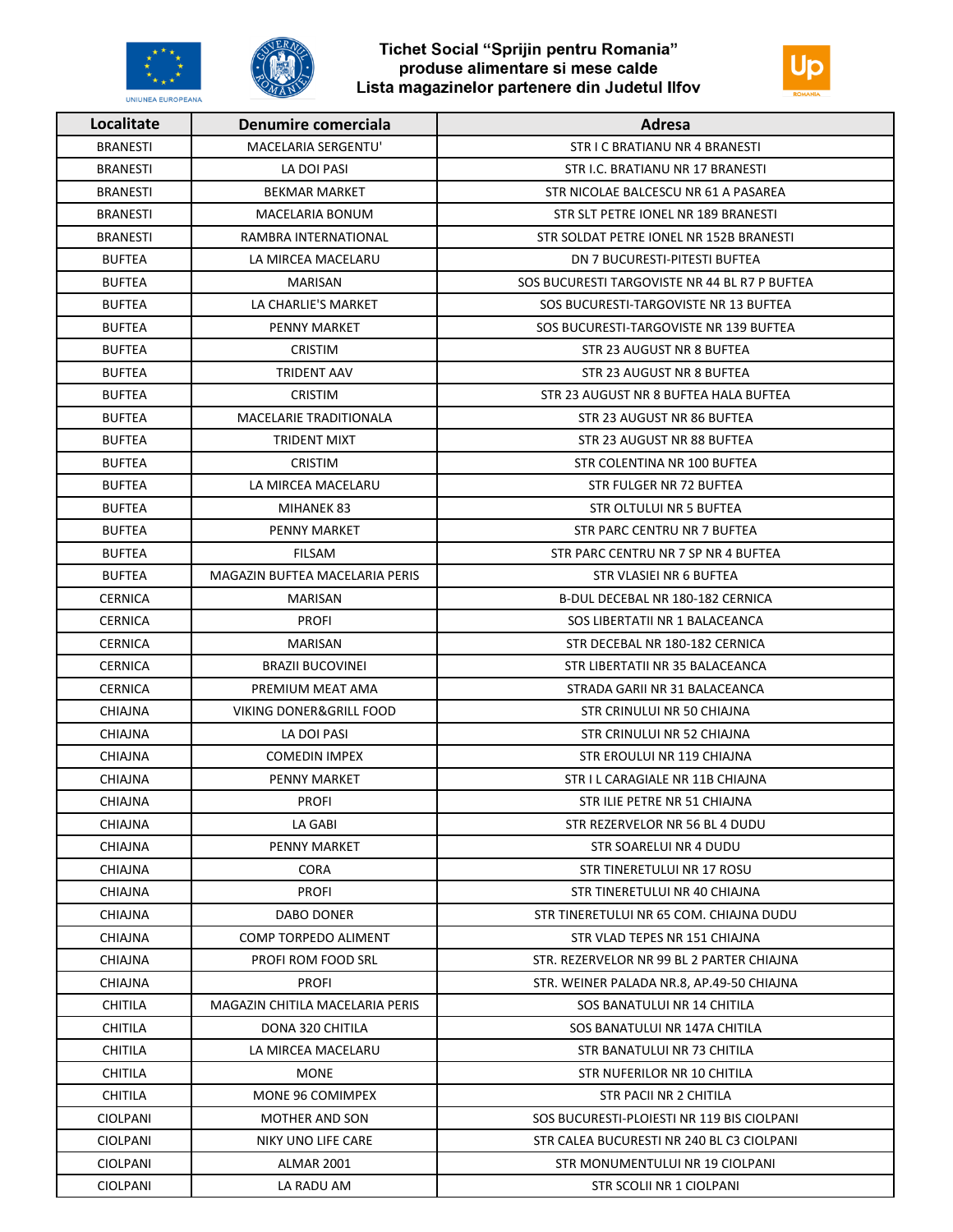



| Localitate        | <b>Denumire comerciala</b>            | Adresa                                                             |
|-------------------|---------------------------------------|--------------------------------------------------------------------|
| <b>CIOLPANI</b>   | MYREALLROBY                           | STR. MANASTIRII NR.19 CIOLPANI                                     |
| <b>CIOROGIRLA</b> | <b>GEMENI</b>                         | A 1 KM 32 CIOROGARLA                                               |
| <b>CIOROGIRLA</b> | <b>MATIS &amp; FILIP DISTRIBUTION</b> | SOS BUCURESTI NR 118 CIOROGARLA                                    |
| <b>CIOROGIRLA</b> | GEMENI                                | STR ITALIA NR 1-7 CIOROGARLA                                       |
| <b>CIOROGIRLA</b> | CECO SERV 2000                        | STR SCOLII NR 1 CIOROGARLA                                         |
| <b>CLINCENI</b>   | LA NELA                               | STR PRINCIPALA NR 128 CLINCENI                                     |
| <b>COPĂCENI</b>   | NICMAR DELIVERY                       | STR PRINCIPALA NR 142 COPACENI                                     |
| <b>COPĂCENI</b>   | <b>MATIS &amp; FILIP DISTRIBUTION</b> | STR PRINCIPALA NR 198 COPACENI                                     |
| CORBEANCA         | PENNY MARKET                          | SOS UNIRII NR 58 PETRESTI CORBEANCA                                |
| CORNETU           | DAMINUTA MARKET                       | SOS ALEXANDRIEI NR 171 CORNETU                                     |
| DARASTI-ILFOV     | AGROMIH CONSTRUCT                     | STR MIHAIL EMINESCU NR 47 DARASTI-ILFOV                            |
| DASCALU           | <b>CRILIA COMTRANS</b>                | STR JIULUI NR 4 DASCALU                                            |
| DASCALU           | <b>ASTRA GRUP</b>                     | STR VICOTORIEI NR 106 DASCALU                                      |
| DASCALU           | <b>CLAR ACTIV SUPERMARKET</b>         | STR VICTORIEI NR 103A DASCALU                                      |
| DASCALU           | <b>PROFI</b>                          | STR VICTORIEI NR 106 DASCALU                                       |
| DASCALU           | DRU MARKET                            | STRADA GAGU NR 93 GAGU                                             |
| <b>DOBROESTI</b>  | PROFI ROM FOOD SRL                    | BLV. PROF. UNIV.VICTOR DUMITRESCU NR 84, (FOST 6 MARTIE) DOBROESTI |
| <b>DOBROESTI</b>  | <b>CITRIN MARKET</b>                  | <b>STR CAMPULUI NR 46 DOBROESTI</b>                                |
| <b>DOBROESTI</b>  | <b>PROFI</b>                          | STR DOINEI NR 44A FUNDENI                                          |
| <b>DOBROESTI</b>  | ELEMAR FLOR                           | STR DRUMUL GARII NR 9-9A FUNDENI                                   |
| <b>DOBROESTI</b>  | <b>PROFI</b>                          | STR MARULUI NR 810 FUNDENI                                         |
| <b>DOBROESTI</b>  | PFA MINCIUNA-PETER DUMITRU            | STR SOLDAT DASCLU GHEORGHE NR 41 DOBROESTI                         |
| <b>DOMNESTI</b>   | PENNY MARKET                          | SOS BUCURESTI-DOMNESTI NR 17 DOMNESTI                              |
| <b>DOMNESTI</b>   | <b>PROFI</b>                          | STR AL ION CUZA NR 18 DOMNESTI                                     |
| <b>DOMNESTI</b>   | <b>CIUPY CAFFE</b>                    | STR ALEXANDRU IOAN CUZA NR 366 DOMNESTI                            |
| <b>DOMNESTI</b>   | <b>MATIS &amp; FILIP DISTRIBUTION</b> | STR ALEXANDRU JOAN CUZA NR 74 DOMNESTI                             |
| DRAGOMIRESTI-VALE | <b>GEMENI</b>                         | CLADIREA BUCURESTI DRAGOMIRESTI-DEAL                               |
| DRAGOMIRESTI-VALE | PRISPI SHOP MARKET SRL                | MICSUNELELOR NR 180 DRAGOMIRESTI                                   |
| DRAGOMIRESTI-VALE | ID LUCA CONCEPT SRL                   | MICSUNELELOR NR NR 90 DRAGOMIRESTI-VALE                            |
| GANEASA           | STRATEGIC CRISTI & DANI S.R.L.        | STEFAN CEL MARE 35 GANEASA                                         |
| GLINA             | <b>IOALEKA SHOP</b>                   | SOS LIBERTATIINR 230 GLINA                                         |
| <b>GLINA</b>      | ALIADI PRODCOM IMPEX                  | STR LIBERTATII NR 107 GLINA                                        |
| <b>GLINA</b>      | LA TITEL GLIN COM PROD IMPEX          | STR LIBERTATII NR 302 GLINA                                        |
| <b>GLINA</b>      | MIB ALEX                              | STR LIBERTATII NR 93 GLINA                                         |
| <b>GRADISTEA</b>  | <b>DSA MEGASHOP</b>                   | STR LIBERTATII NR 112 GRADISTEA                                    |
| <b>GRADISTEA</b>  | LUCA & FLORIN AUTO                    | STR TEIULUI NUMRU 1 SAT SITARU COMUNA GRADISTEA SITARU             |
| <b>GRUIU</b>      | RAMIS STEEL COMPANY                   | SOS GRUIU-SNAGOV NR 199 GRUIU                                      |
| <b>GRUIU</b>      | <b>PROFI</b>                          | SOSEAUA GRUIU SNAGOV NR 133 GRUIU                                  |
| <b>GRUIU</b>      | MOTHER AND SON                        | STR PESCARI NR 107 SILISTEA SNAGOVULUI                             |
| <b>JILAVA</b>     | EASY ALL TOUR MAGAZIN                 | SOS DE CENTURA NR 14 JILAVA                                        |
| JILAVA            | <b>ALEX TOTAL</b>                     | SOS GIURGIULUI NR 33 A JILAVA                                      |
| <b>JILAVA</b>     | ALEX IMPORT EXPORT                    | SOS GIURGIULUI NR 33 JILAVA                                        |
| <b>JILAVA</b>     | DM COMPANY                            | SOS GIURGIULUI NR 33A BL C1 JILAVA                                 |
| <b>JILAVA</b>     | RAD SERV COMPANY                      | STR MORII NR 2 JILAVA                                              |
| MAGURELE          | NEMARVAL                              | STR ATOMISTILOR NR 250A MAGURELE                                   |
| MAGURELE          | PENNY MARKET                          | STR ATOMISTILOR NR 373-375 MAGURELE                                |
| MOARA VLASIEI     | <b>FRESH SERVICII</b>                 | SOS EROILOR NR 106 MOARA VLASIEI                                   |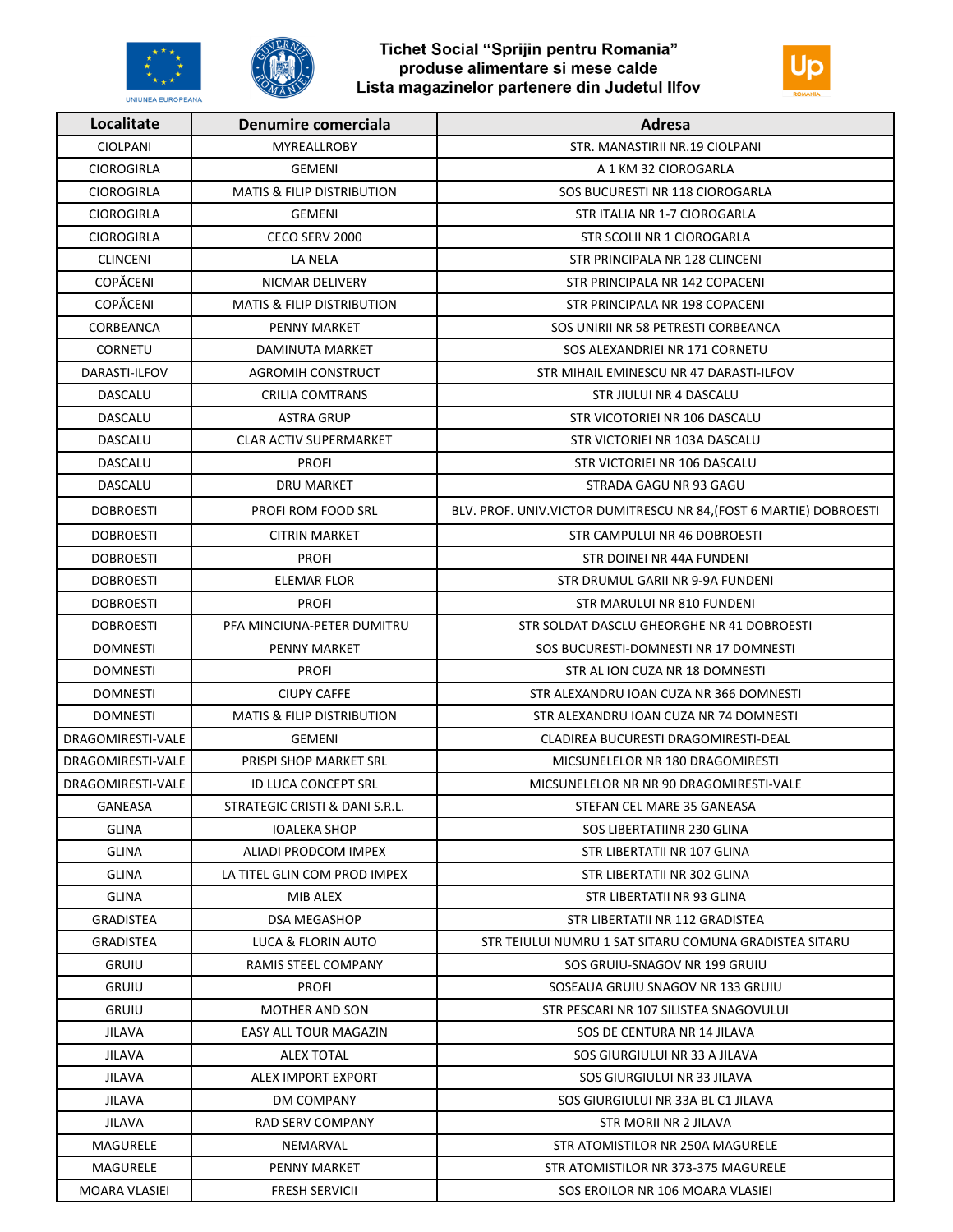



| Localitate           | Denumire comerciala             | Adresa                                               |
|----------------------|---------------------------------|------------------------------------------------------|
| <b>MOARA VLASIEI</b> | PMA 99 GRECI                    | SOS EROILOR NR 113 MOARA VLASIEI                     |
| <b>MOARA VLASIEI</b> | <b>PROFI</b>                    | SOS EROILOR NR 238BIS MOARA VLASIEI                  |
| <b>MOARA VLASIEI</b> | VALCOM MOARA VLASIEI            | SOS EROILOR NR 241 MOARA VLASIEI                     |
| <b>MOARA VLASIEI</b> | LA DOI PASI                     | SOS EROILOR NR 245 MOARA VLASIEI                     |
| MOARA VLASIEI        | LA DOI PASI                     | SOS EROILOR NR 98 MOARA VLASIEI                      |
| MOARA VLASIEI        | ROX MARKET                      | SOS UNIRII NR 143 MOARA VLASIEI                      |
| <b>MOARA VLASIEI</b> | PANTRY FAM                      | STR CANELA NR 15 MOARA VLASIEI                       |
| <b>MOARA VLASIEI</b> | <b>MARICRIS</b>                 | STR EROILOR NR 140 MOARA VLASIEI                     |
| MOARA VLASIEI        | YAMURA                          | STR EROILOR NR 186 MOARA VLASIEI                     |
| <b>MOARA VLASIEI</b> | <b>CLAR ACTIV SUPERMARKET</b>   | STR EROILOR NR 252 MOARA VLASIEI                     |
| MOARA VLASIEI        | <b>MARICRIS</b>                 | STR EROILOR NR 278 MOARA VLASIEI                     |
| <b>MOARA VLASIEI</b> | <b>ASTRA GRUP</b>               | STR PRIMAVERII NR 28 MOARA VLASIEI                   |
| MOARA VLASIEI        | REBECA TRADE INTERNATIONAL      | STR UNIRII NR 244 MOARA VLASIEI                      |
| MOARA VLASIEI        | REBECA TRADE INTERNATIONAL      | STR UNIRII NR 39 MOARA VLASIEI                       |
| <b>MOGOSOAIA</b>     | <b>CRISTIM</b>                  | SOS BUCURESTI-TARGOVISTE NR 1A MOGOSOAIA             |
| <b>MOGOSOAIA</b>     | <b>PROFI</b>                    | SOS BUCURESTI-TARGOVISTE NR 1A MOGOSOAIA             |
| <b>NUCI</b>          | NUCI MARKET INVEST              | STR. CALEA BUCURESTI NR 81 NUCI                      |
| <b>OTOPENI</b>       | <b>BRIOCHE DOREE1</b>           | CALEA BUCURESTI NR 224E OTOPENI                      |
| <b>OTOPENI</b>       | <b>BRIOCHE DOREE2</b>           | CALEA BUCURESTI NR 224E OTOPENI                      |
| <b>OTOPENI</b>       | <b>BURGER KING</b>              | CALEA BUCURESTI NR 224E OTOPENI                      |
| <b>OTOPENI</b>       | CASTANIA                        | CALEA BUCURESTI NR 224E OTOPENI                      |
| <b>OTOPENI</b>       | COVRIG TO FLY 1                 | CALEA BUCURESTI NR 224E OTOPENI                      |
| <b>OTOPENI</b>       | COVRIG TO FLY 2                 | CALEA BUCURESTI NR 224E OTOPENI                      |
| <b>OTOPENI</b>       | <b>COVRIG TO FLY 3</b>          | CALEA BUCURESTI NR 224E OTOPENI                      |
| <b>OTOPENI</b>       | COVRIG TO FLY 4                 | CALEA BUCURESTI NR 224E OTOPENI                      |
| <b>OTOPENI</b>       | <b>HANU BERARILOR</b>           | CALEA BUCURESTI NR 224E OTOPENI                      |
| <b>OTOPENI</b>       | ILLY 1                          | CALEA BUCURESTI NR 224E OTOPENI                      |
| <b>OTOPENI</b>       | ILLY <sub>2</sub>               | CALEA BUCURESTI NR 224E OTOPENI                      |
| <b>OTOPENI</b>       | LA SARMALE                      | CALEA BUCURESTI NR 224E OTOPENI                      |
| <b>OTOPENI</b>       | LAVAZZA                         | CALEA BUCURESTI NR 224E OTOPENI                      |
| <b>OTOPENI</b>       | LEFT BANK 1                     | CALEA BUCURESTI NR 224E OTOPENI                      |
| <b>OTOPENI</b>       | LEFT BANK 2                     | CALEA BUCURESTI NR 224E OTOPENI                      |
| <b>OTOPENI</b>       | PERONI                          | CALEA BUCURESTI NR 224E OTOPENI                      |
| <b>OTOPENI</b>       | TAKEOFF                         | CALEA BUCURESTI NR 224E OTOPENI                      |
| <b>OTOPENI</b>       | TED'S 1                         | CALEA BUCURESTI NR 224E OTOPENI                      |
| <b>OTOPENI</b>       | TED'S 2                         | CALEA BUCURESTI NR 224E OTOPENI                      |
| <b>OTOPENI</b>       | TED'S 3                         | CALEA BUCURESTI NR 224E OTOPENI                      |
| <b>OTOPENI</b>       | <b>PROFI</b>                    | DRUMUL ODAII 42, OTOPENI, DRUMUL ODAIINR 42 OTOPENI  |
| <b>OTOPENI</b>       | <b>IEPURILA MARKET</b>          | STR 23 AUGUST INTERSECTIE TRAIAN FN OTOPENI          |
| <b>OTOPENI</b>       | <b>PROFI</b>                    | STR 23 AUGUST NR 135 OTOPENI                         |
| <b>OTOPENI</b>       | PENNY MARKET                    | STR 23 AUGUST NR 234-238 OTOPENI                     |
| <b>OTOPENI</b>       | DIVE SUPER COM                  | STR GAROFITEI NR 10 OTOPENI                          |
| <b>OTOPENI</b>       | LA MIRCEA MACELARU              | STR LACUL URSULUI NR 10 OTOPENI                      |
| <b>OTOPENI</b>       | MAGAZIN OTOPENI MACELARIA PERIS | STR LACUL URSULUI NR 10 PIATA AGROALIMENTARA OTOPENI |
| <b>OTOPENI</b>       | RIV MARKET                      | STR MARAMURES NR 67-1 OTOPENI                        |
| <b>OTOPENI</b>       | PERIDOT - COM                   | STR POLONA NR 3A OTOPENI                             |
| <b>OTOPENI</b>       | PENNY MARKET                    | STR STEFAN CEL MARE NR 1-9 OTOPENI                   |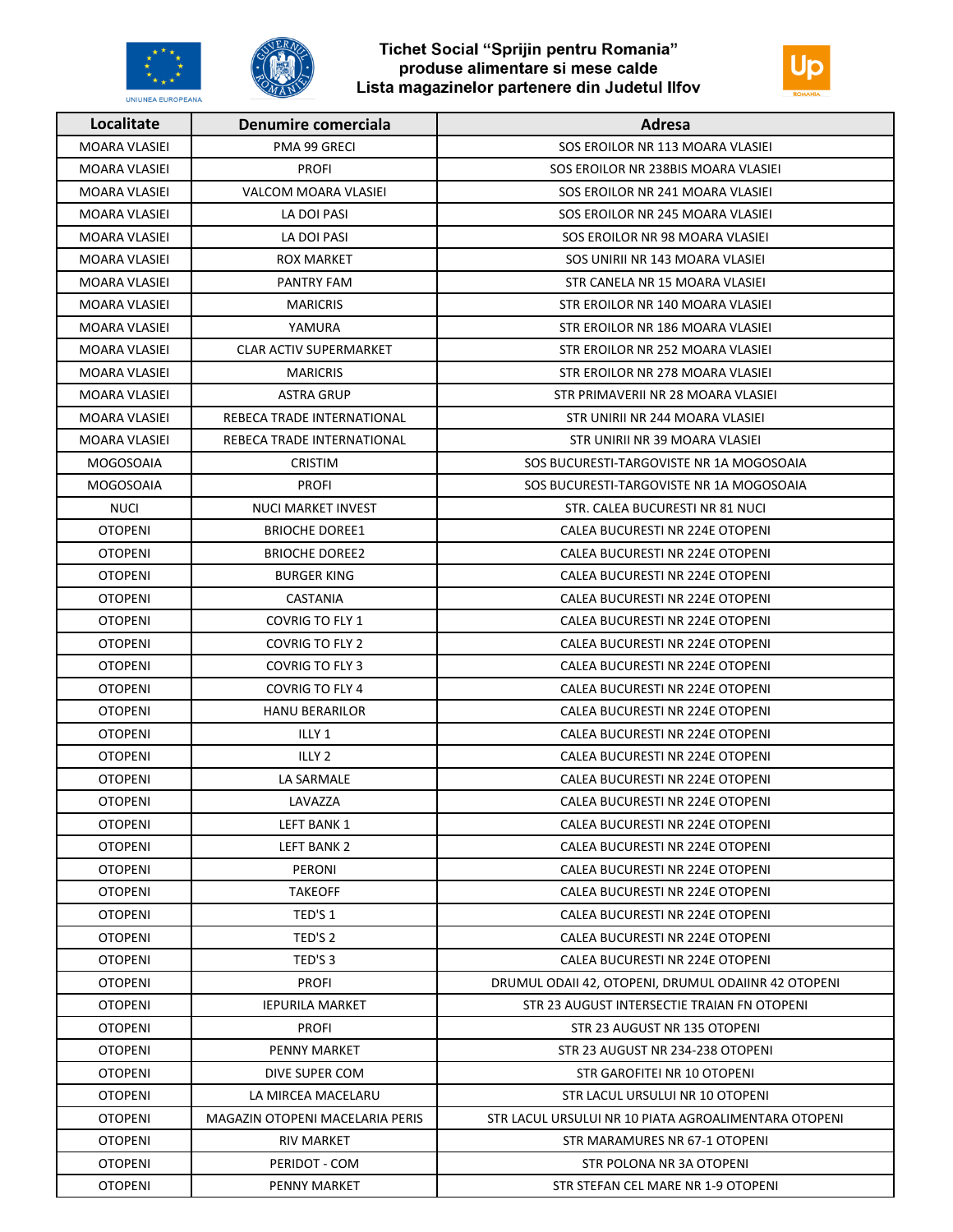



| Localitate        | Denumire comerciala             | Adresa                                              |
|-------------------|---------------------------------|-----------------------------------------------------|
| <b>OTOPENI</b>    | <b>MARISAN</b>                  | <b>STR TRAIAN FN OTOPENI</b>                        |
| <b>OTOPENI</b>    | MARISAN                         | STR TRAIAN NR 1R 180-182 OTOPENI                    |
| PANTELIMON        | <b>SELGROS CASH &amp; CARRY</b> | <b>B-DUL BIRUINTEI NR 90 PANTELIMON</b>             |
| PANTELIMON        | <b>I.S. IOSAN SRL</b>           | CAMPULUI NR 1 PANTELIMON                            |
| PANTELIMON        | EDIMAR STIL                     | STR DOBROGEANU GHEREA NR 63 PANTELIMON              |
| PANTELIMON        | DANUTZA IDEAL FASHION           | STR DRUMUL GARII NR 39 PANTELIMON                   |
| PANTELIMON        | <b>SUPERLIMON STORE</b>         | STR DUZILOR NR 10 PANTELIMON                        |
| PANTELIMON        | <b>MARISAN</b>                  | STR DUZILOR NR 2 PANTELIMON                         |
| PANTELIMON        | <b>VALCOM PANTELIMON</b>        | STR MIORITEI NR 24A PANTELIMON                      |
| <b>PANTELIMON</b> | PENNY MARKET                    | STR SFANTU GHEORGHE NR 46 PANTELIMON                |
| PANTELIMON        | <b>IONITA GHE. IOANA PFA</b>    | STR SFINTUL GHEORGHE NR 34 PANTELIMON               |
| <b>PANTELIMON</b> | <b>DEMAR FRESH</b>              | STR SOSEAUA CERNICA NR 36-38 PANTELIMON             |
| PANTELIMON        | <b>PROFI</b>                    | TARLAUA 29 PARCELA 266 PANTELIMON                   |
| <b>PERIS</b>      | LA CRETU                        | STR GRIGORE ALEXANDRESCU NR 8 PERIS                 |
| <b>PERIS</b>      | <b>DAN FUSION</b>               | STR INV GHEORGHE PETRE NR 164 PERIS                 |
| <b>PERIS</b>      | <b>PROFI</b>                    | STR PRINCIPALA FN PERIS                             |
| PERIS             | VIO-DAIANA                      | STR PRINCIPALA NR 225 PERIS                         |
| PERIS             | ZENOBIA TEXIM                   | STR PRINCIPALA NR 441 PERIS                         |
| PERIS             | <b>ANTO BEST MARKET</b>         | STR PRINCIPALA NR 572 PERIS                         |
| <b>PERIS</b>      | <b>CRIS GRUP</b>                | STR PRINCIPALA NR 574 PERIS                         |
| PERIS             | LA CRETU                        | STR SF STEFAN NR 75 PERIS                           |
| <b>PERIS</b>      | A-GER TERM SOLUTION             | STR. PRINCIPALA NR 247 PERIS                        |
| PETRACHIOAIA      | ADEL CRIST IMPEX                | SOS GAGU NR 58 VANATORI                             |
| PETRACHIOAIA      | LA PETRUS                       | STR AFUMATI NR 90 PETRACHIOAIA                      |
| POPESTI LEORDENI  | <b>PROFI</b>                    | DRUMUL FERMEI NR 34 POPESTI-LEORDENI                |
| POPESTI LEORDENI  | MIKY&JASMIN                     | SOS OLTENITEI NR 181 POPESTI-LEORDENI               |
| POPESTI LEORDENI  | <b>ONCUTA MARKET</b>            | SOS OLTENITEI NR 181 POPESTI-LEORDENI               |
| POPESTI LEORDENI  | DONA 411 POPESTI LEORDENI       | SOS OLTENITEI NR 18A POPESTI-LEORDENI               |
| POPESTI LEORDENI  | <b>CASA DUNOSE</b>              | SOS OLTENITEI NR 372 POPESTI-LEORDENI               |
| POPESTI LEORDENI  | DENY&ALINA FRESH                | SOS OLTENITEI NR 45 POPESTI-LEORDENI                |
| POPESTI LEORDENI  | <b>MARISAN</b>                  | SOS OLTENITEI NR 64 POPESTI-LEORDENI                |
| POPESTI LEORDENI  | BIRISAN I MARIANA-MAGAZIN MIXT  | SOS OLTENITEI NR 78A POPESTI LEORDENI               |
| POPESTI LEORDENI  | SUPERMARKET NR 1 EXPRES         | STR AMURGULUI NR 21A POPESTI-LEORDENI               |
| POPESTI LEORDENI  | PROFI                           | STR AMURGULUI NR 29 POPESTI-LEORDENI                |
| POPESTI LEORDENI  | <b>DM DROGERIE</b>              | STR AMURGULUI NR 34 POPESTI-LEORDENI                |
| POPESTI LEORDENI  | PIZZA HUT                       | STR AMURGULUI NR 34 POPESTI-LEORDENI                |
| POPESTI LEORDENI  | SUPERLIMON STORE                | STR AMURGULUI NR 54A POPESTI-LEORDENI               |
| POPESTI LEORDENI  | SUPERLIMON STORE                | STR AMURGULUI NR 74 POPESTI-LEORDENI                |
| POPESTI LEORDENI  | SHOP EASY MARKET                | STR BIRUINETI NR 31 POPESTI-LEORDENI                |
| POPESTI LEORDENI  | LA DOI PASI                     | STR BIRUINTEI NR 186 POPESTI-LEORDENI               |
| POPESTI LEORDENI  | TERA MARKET                     | STR BREAZA NR 1 POPESTI-LEORDENI                    |
| POPESTI LEORDENI  | PROFI                           | STR DRUMUL FERMEI NR 55 POPESTI-LEORDENI            |
| POPESTI LEORDENI  | PENNY MARKET                    | STR DRUMUL FERMEI NR 91 POPESTI LEORDENI            |
| POPESTI LEORDENI  | <b>SUPERLIMON STORE</b>         | STR DRUMUL FORMEI NR 34 POPESTI-LEORDENI            |
| POPESTI LEORDENI  | CRISTIAN ANDREEA TDA            | STR LEORDENI NR 161K POPESTI-LEORDENI               |
| POPESTI LEORDENI  | TERA MARKET SRL                 | STR LEORDENI NR 163 POPESTI-LEORDENI                |
| POPESTI LEORDENI  | <b>CRISTIM</b>                  | STR OITUZ NR 13 PARTER SP COM NR 2 POPESTI-LEORDENI |